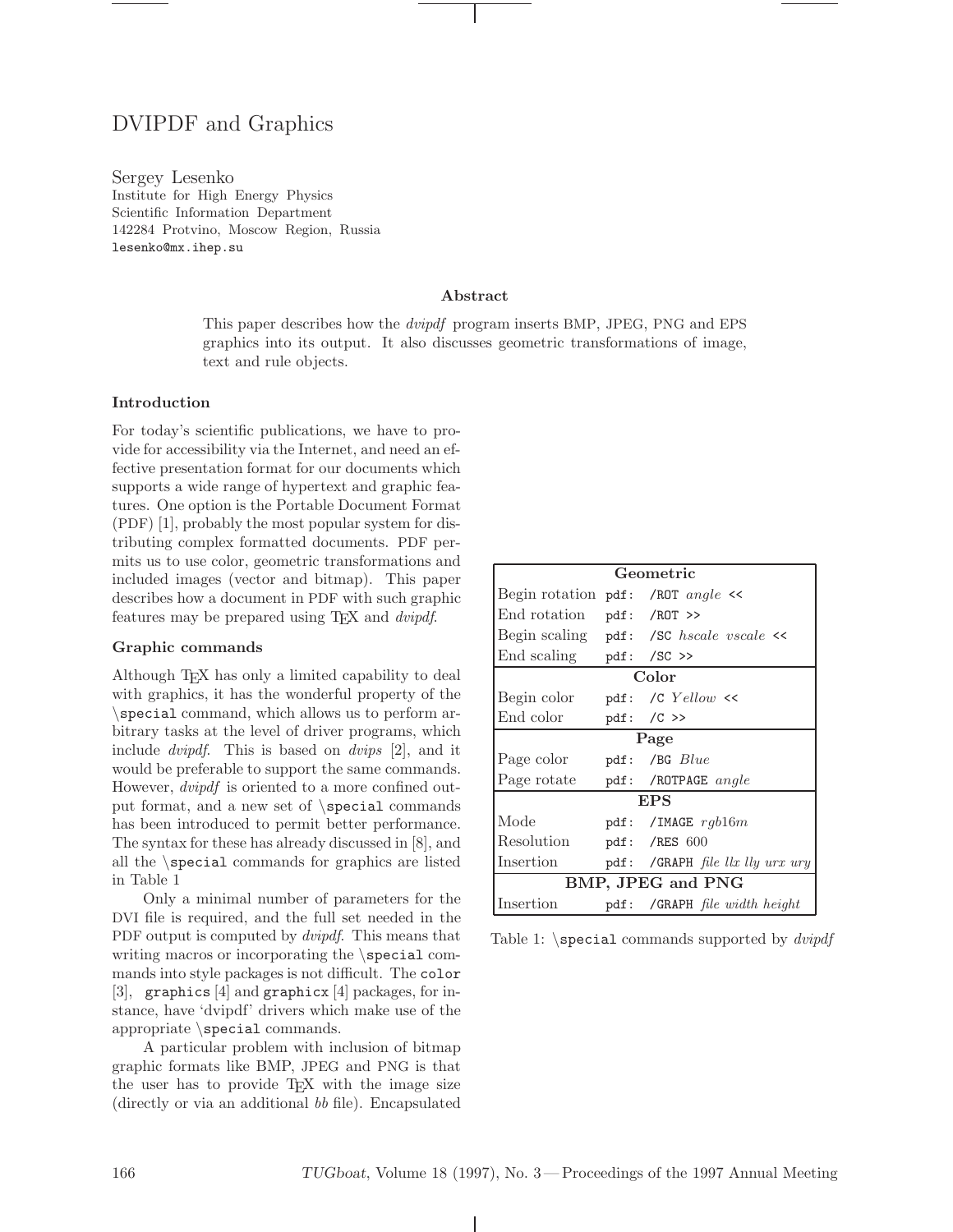PostScript files have a %%BoundingBox line which TEX can read, but it cannot (easily) read binary formats. Scaling and rotation can use the commands of the standard LATEX graphics package.

For example, the following code inserts a JPEG image, rotates it, and scales it. Note the optional argument to \includegraphics to specify the original image size:

# \resizebox\*{2in}{!}{% \rotatebox{90}{% \includegraphics[12cm,9cm]{photo.jpg}}}

### **Basic algorithms**

Since geometric transformations in PDF are one of its most powerful features, we will begin our description of dvipdf innards in this area.

To allow both single level transformations and nested transformations, dvipdf supports a 16 level stack. For each level eight parameters are recorded: the initial coordinates  $(x, y)$  of the reference point for the layer, offsets to its position after transformation  $(dx, dy)$  and factors  $(a, b, c, d)$  for the current transformation matrix (CTM). Each new transformation (or layer) pushes the current parameters and calculates new parameters. Corresponding returns from each layer pops the parameters. To define the coordinate of each point on current layer,  ${\it{divipdf}}$  computes its position  $({\it{ddx}}, {\it{ddy}})$  in relation to the reference point and adds the coordinate of the reference point  $(x + dx, y + dy)$ .

The transformations for points apply equally to other types of object (rule, text and image). Let us consider the simplest object (a rule); this may be dealt with as a rectangle or a region — a rectangle is described with two points, and a region with four points. To optimize the output, the two types of rule (with rotating and without it) are treated differently. Rules without rotating are treated as rectangles and described with two points  $A, B$  (Fig. 1(a)). This requires four arguments  $(ulx, uly, w, h)$ : base point, width, and height. Rotated rules are treated as regions with four points  $A, B, C, D$  (Fig. 1(b)). This requires eight parameters:  $(llx, lly, lux, luy,$  $urx, \,ury, \, ulx, \,uly)$ 

Apart from geometric transformation, there are other PDF objects that use the same algorithm (although they are used only during interactive viewing and are not printed). These objects are link annotations and bookmarks. To specify a link annotation, and the destination for a link annotation or bookmark, we need to know the rectangle of the location. To compute the rectangle, we firstly utilise the algorithm for the definition of a region, and then



**Figure 2**:

calculate a bounding box  $(llx, lly, urx, ury)$  for this region. This is defined using two points  $A, B$  $(Fig. 1(c)).$ 

Now we can consider transformation of text and images. These objects are managed using the PDF page marking operators **Tm** (for text) and **cm** (for images). They are supported in *dvipdf* in similar ways, using the geometric figure of a parallelogram. It is described by three points  $(Fig. 2(a))$ . The first point is lower-left corner, the second point is the lower-right corner and the third point is the upperleft corner. The first point  $A$  is defined as a base point  $(x, y)$  and other two points B, C as offsets  $(a, b)$  and  $(c, d)$  from the base point. These six parameters  $(a, b, c, d, x, y)$  allow us to do all the transformations that are needed.

Since a BMP image has a bottom-to-top order and it is saved during the initial parse, its parallelogram is described by other points  $(Fig. 2(b))$ , where the base point A is the upper-left corner.

Color management for text (here 'text' includes rules too) is nested. The Current version of the color stack permits us to reverse the order of pages and to produce separated pages.

#### **Images**

It is usually impossible to know exactly with which resolution our document will be viewed or printed by its eventual receiver. So when we deal with bitmap image formats like BMP, JPEG and PNG, the best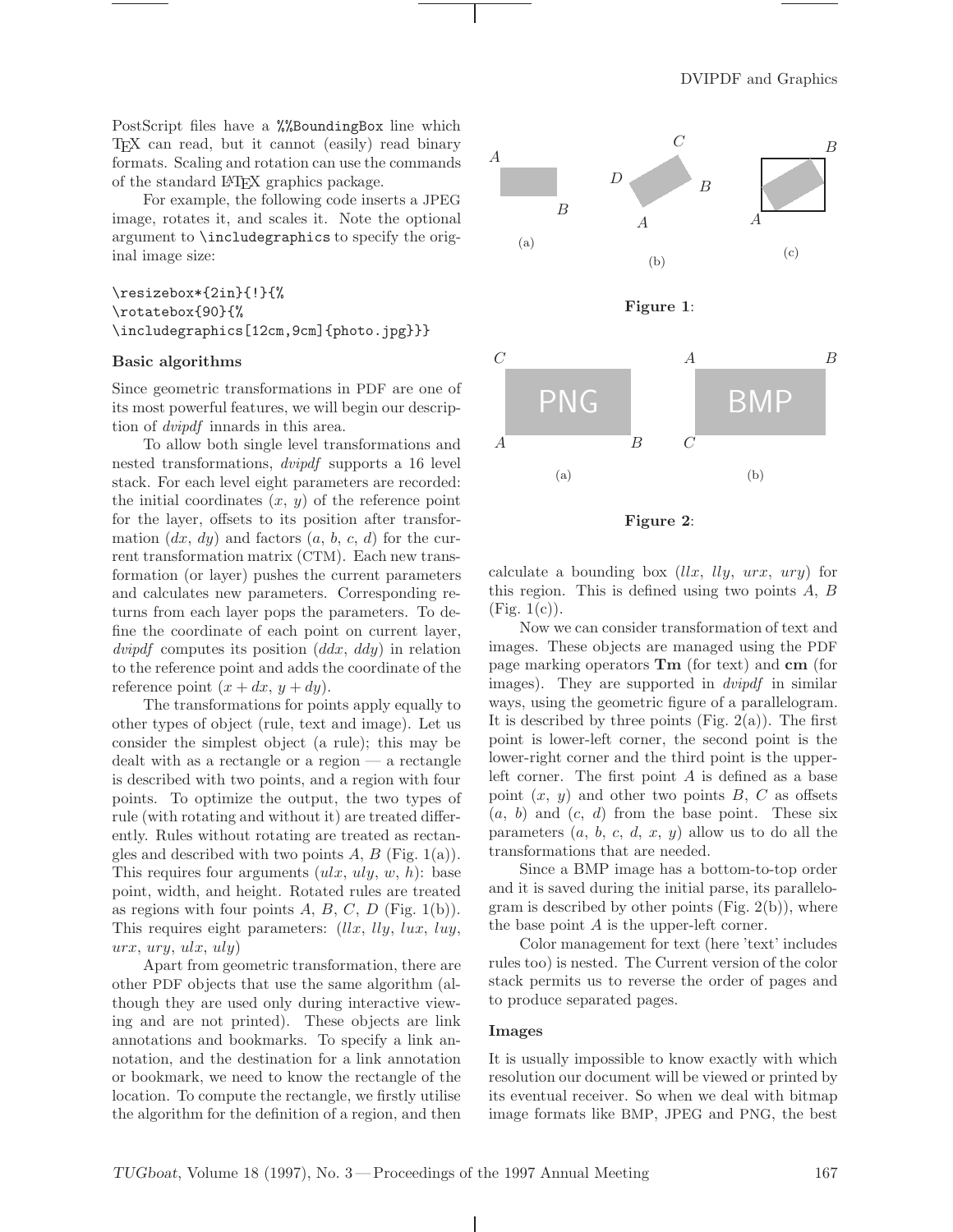## Sergey Lesenko





\def\epsm{\textcolor[named]{Green}{\fbox{% \scalebox{-1}[1]{%% \includegraphics{tiger.eps}}}}}

\def\new{\scalebox{-1}[1]{% \rotatebox{30}{\resizebox\*{2in}{!}{\epsm}}}% \rotatebox{30}{\resizebox\*{2in}{!}{\epsm}}} \def\newt{\scalebox{1}[-1]{\new}} \resizebox\*{8cm}{!}{% \textcolor[named]{ForestGreen}{\fbox{%% \vtop{\hbox{\new}\hbox{\newt}}}}}



we can do is preserve the original resolution in the PDF output. This allows us to avoid getting concerned with intermediate conversion of resolution. The same principle is also applied to the mode of the image, which is simply preserved (i.e., mono, gray, RGB, CMYK and Indexed).

Dealing with EPS images is a different matter. This type of vector image is inserted after processing with GhostScript [6]. Ghostscript allows us to create a bitmap image, with appropriate settings of mode and resolution. How do we establish those settings? To work them out, we need to set the appropriate resolution  $(R)$ and mode via \special commands. dvipdf can then compute the real resolution  $R_x$  and  $R_y$  for Ghostscript:

$$
R_x = R \cdot \frac{W_{actual}}{W_{original}}
$$
  

$$
R_y = R \cdot \frac{H_{actual}}{H_{original}}
$$

where  $W_{original}$  and  $H_{original}$  are the width and height, (as derived from the BoundingBox in the EPS file), and  $W_{actual}$  and  $H_{actual}$  are the sizes of the parallelogram sides. In some images the form may not be a rectangle, so they are calculated as the distance between corners.

Using the current version of Ghostscript, bitmap images are produced corresponding to the page size, so the possibility has been added of producing them with the rectangle as the BoundingBox.

At present we ask Ghostscript to produce temporary files, and these are then placed in the output (in future versions it should be possible to merge Ghostscript's output stream directly into dvipdf 's output). We can select an option to save the temporary files and to re-use them for the next run of dvipdf, if the same parameters are used for images. The unique parameters for each image are recorded as EPSF structured comments (file name, date, time and file size, and parameters for for Ghostscript processing, i.e., mode and  $X, Y$  resolutions). We can generate these parameters and compare them during the next processing by *dvipdf*, and name temporary files accordingly. We adopt the simple solution of computing a Cyclic Redundancy Check value (CRC) [7] on the basis of the parameter set and use this CRC as the basis for naming temporary files. We can thus avoid calling Ghostscript wherever possible, and so reduce the time taken to prepare our PDF document.

Repeated images (for example a logo on every page of a document) are organized as references to a common object with just one instance. For bitmap images the basis of deciding if something can be stored as a common object is just the name of graphics file — rotating and resizing are done at the time of the object instance. For EPS images, we also need to consider resolution and mode. To illustrate this use of common objects, four tigers are placed together in Fig. 4, with the TEX code used to produce